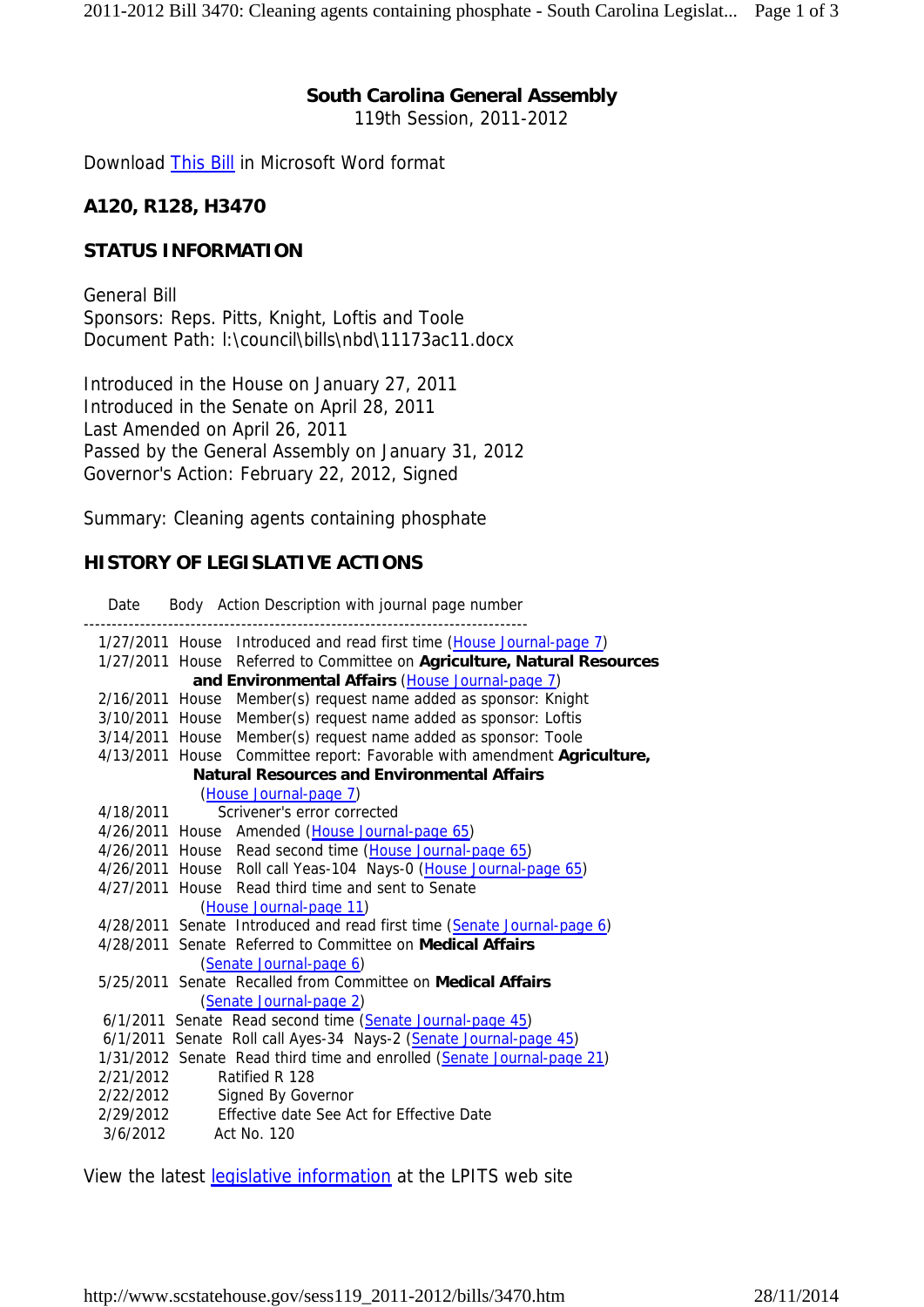## **VERSIONS OF THIS BILL**

1/27/2011 4/13/2011 4/18/2011 4/26/2011 5/25/2011

> (Text matches printed bills. Document has been reformatted to meet World Wide Web specifications.)

(A120, R128, H3470)

**AN ACT TO AMEND SECTION 44-53-50, CODE OF LAWS OF SOUTH CAROLINA, 1976, RELATING TO THE PROHIBITION AGAINST USING, SELLING, OR MANUFACTURING CLEANING AGENTS CONTAINING PHOSPHATES, SO AS TO INCLUDE HOUSEHOLD AND COMMERCIAL LAUNDRY DETERGENTS AND HOUSEHOLD AND COMMERCIAL DISHWASHING DETERGENTS IN THIS PROHIBITION; TO FURTHER SPECIFY CRITERIA FOR AND TYPES OF CLEANING AGENTS EXEMPT FROM THIS PROHIBITION; TO AUTHORIZE THE SALE OF PROHIBITED CLEANING AGENTS THAT ARE IN A RETAILER'S INVENTORY ON JULY 1, 2012; AND TO STAGGER THE IMPLEMENTATION OF THE PROHIBITION OF THESE CLEANING AGENTS.**

Be it enacted by the General Assembly of the State of South Carolina:

# **Sale of household and commercial laundry detergent and dishwashing detergent containing phosphorus prohibited**

SECTION 1. Section 44-53-50 of the 1976 Code is amended to read:

"Section 44-53-50. (A) Except as otherwise provided in this section, a person may use, sell, manufacture, or distribute for use or sale in this State no cleaning agent that contains more than zero percent phosphorus by weight expressed as elemental phosphorus except for an amount not exceeding five-tenths of one percent. For the purposes of this section, 'cleaning agent' means a household or commercial laundry detergent, dishwashing compound, household cleaner, household or commercial dishwashing detergent, metal cleaner, industrial cleaner, phosphate compound, or other substance that is intended to be used for cleaning purposes.

(B) A person may use, sell, manufacture, or distribute for use or sale a cleaning agent that contains greater than zero percent phosphorus by weight but does not exceed eight and seven-tenths percent phosphorus by weight that is a substance excluded from the zero percent phosphorus limitation of this section by regulations adopted by the Department of Health and Environmental Control which are based on a finding that compliance with this section would:

(1) create a significant hardship on the user; or

(2) be unreasonable because of the lack of an adequate substitute cleaning agent.